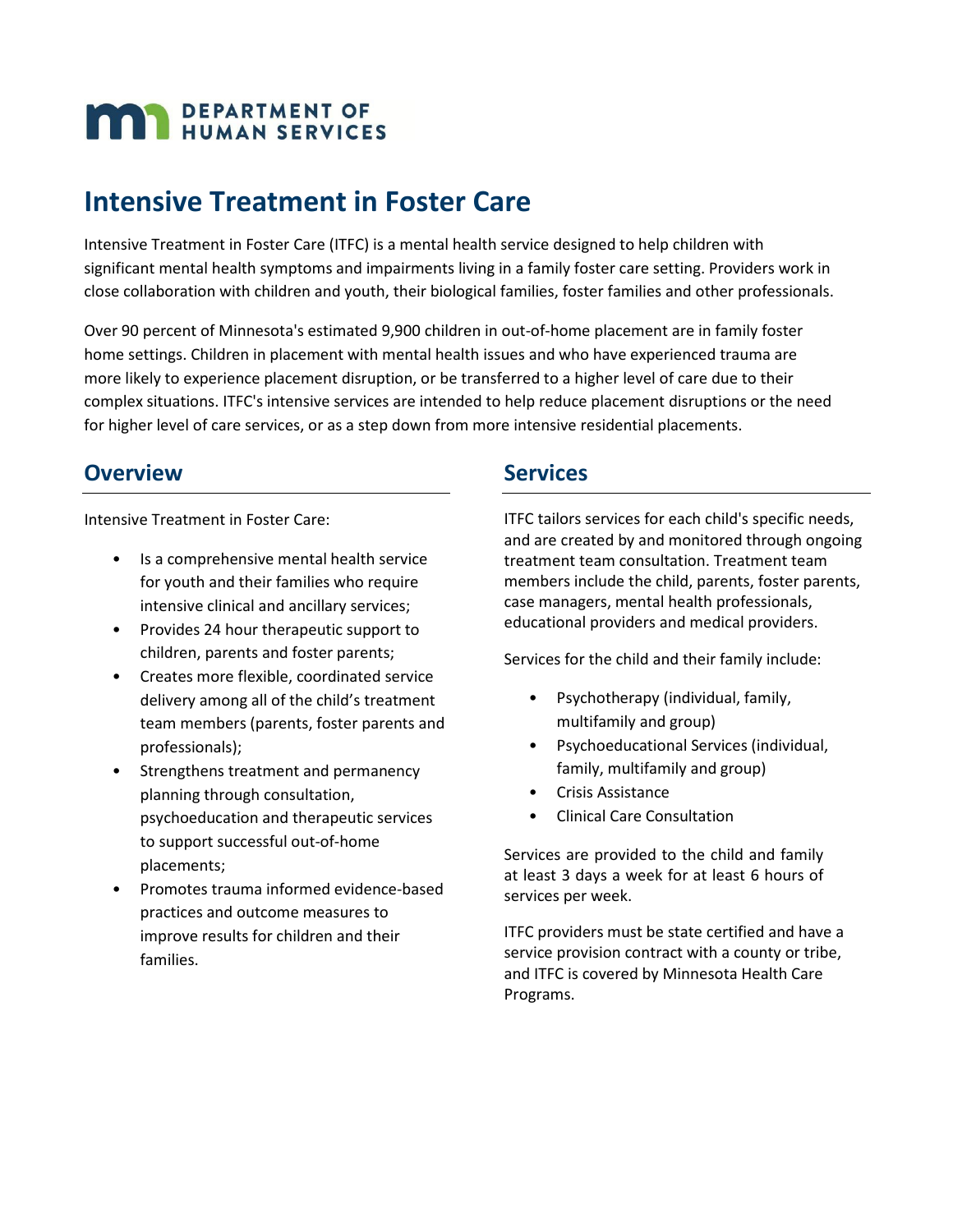#### **Who can receive services**

Intensive Treatment in Foster Care is a Minnesota Health Care Program (MHCP) benefit available for children living in licensed family foster care homes.

To be eligible, the child must:

- Be a recipient of MHCP
- Be between the ages of 0 through 20
- Have a diagnostic assessment that documents a mental illness and a need for services,
- Live in a licensed family foster home (where the license holder lives in the home, including licensed pre-adoptive and pre-kinship placements),
- Have a level of care determination that demonstrates the need for intensive services without 24- hour medical monitoring.

#### **Treating childhood trauma**

An overwhelming majority of children in foster care have experienced at least one traumatic event. Trauma based therapy can help the child to understand what has happened in their lives, and learn how to overcome the impact of trauma in a positive way.

Intensive Treatment in Foster Care Services are delivered using trauma focused, evidence based practices. All ITFC clinicians working with children must be certified in either Trauma Informed Child Parent Psychotherapy (TI-CPP) or Trauma Focused Cognitive Behavioral Therapy (TF-CBT).

Through the Mental Health Initiative infrastructure grants, DHS is able to promote and provide training to clinicians in these evidence based practices.



Youth ACT-Assertive Community Treatment CTSS-Children's Therapeutic Support Services MH-TCM - Mental Health Targeted Case Management PRTF- Psychiatric Residential Treatment Facility

## **For more information, visit mn.gov/dhs/childrens-mentalhealth**

mn.gov/dhs